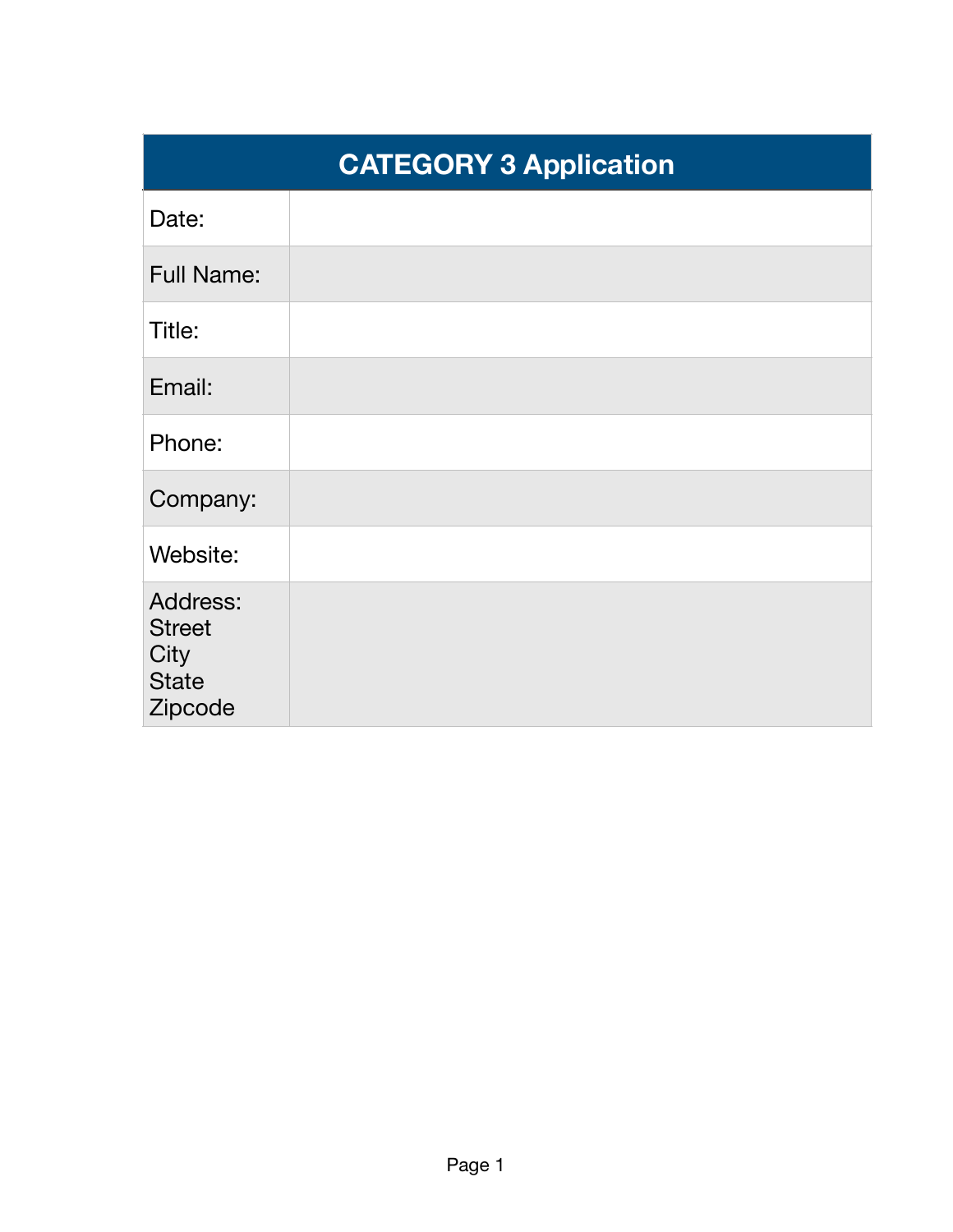# **TRANSFORMATION STORY: 20%**

#### Tell us your story of organizational transformation Weight 20%

Question 1: Describe how your organization has been able to leverage what is known in leadership, coaching, and employee engagement to create your corporate culture that currently meets your organizational challenges as well as prepares your leaders for the future? When answering this question, please be specific as to whether you implemented leadership programs, coaching programs or employee engagement programs. This will help our committee better appreciate your efforts.

Question 2: Focusing on what you described in Q1, what were your strategic advantages? When answering this question, please describe all impact as it relates to employees, management, external stakeholders, and your social community. By social community we mean the larger environmental and social context

Question 3: What challenges has your organization had to overcome in initiating and maintaining coaching to promote employee sciences or organizational culture development?

Question 4: How does your organization demonstrate support for coaching by taking positive (and negative) personnel actions consistent with coaching and employee sciences being an important expectation of your leadership (e.g. promotions, tied to financial outcomes, other rewards)?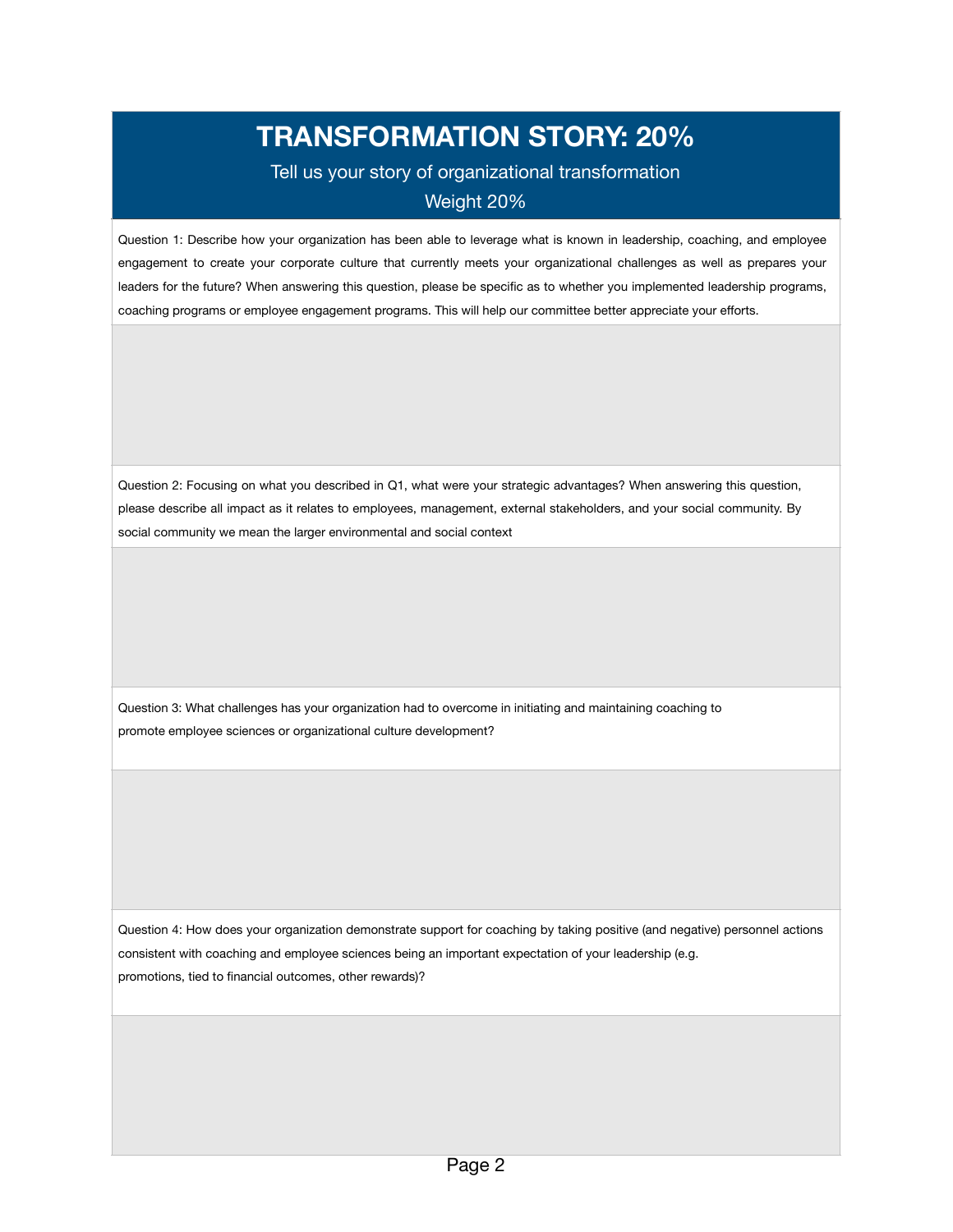Question 5: What strategic advantages have you realized as a result of your coaching practices?

Extra supportive information for this section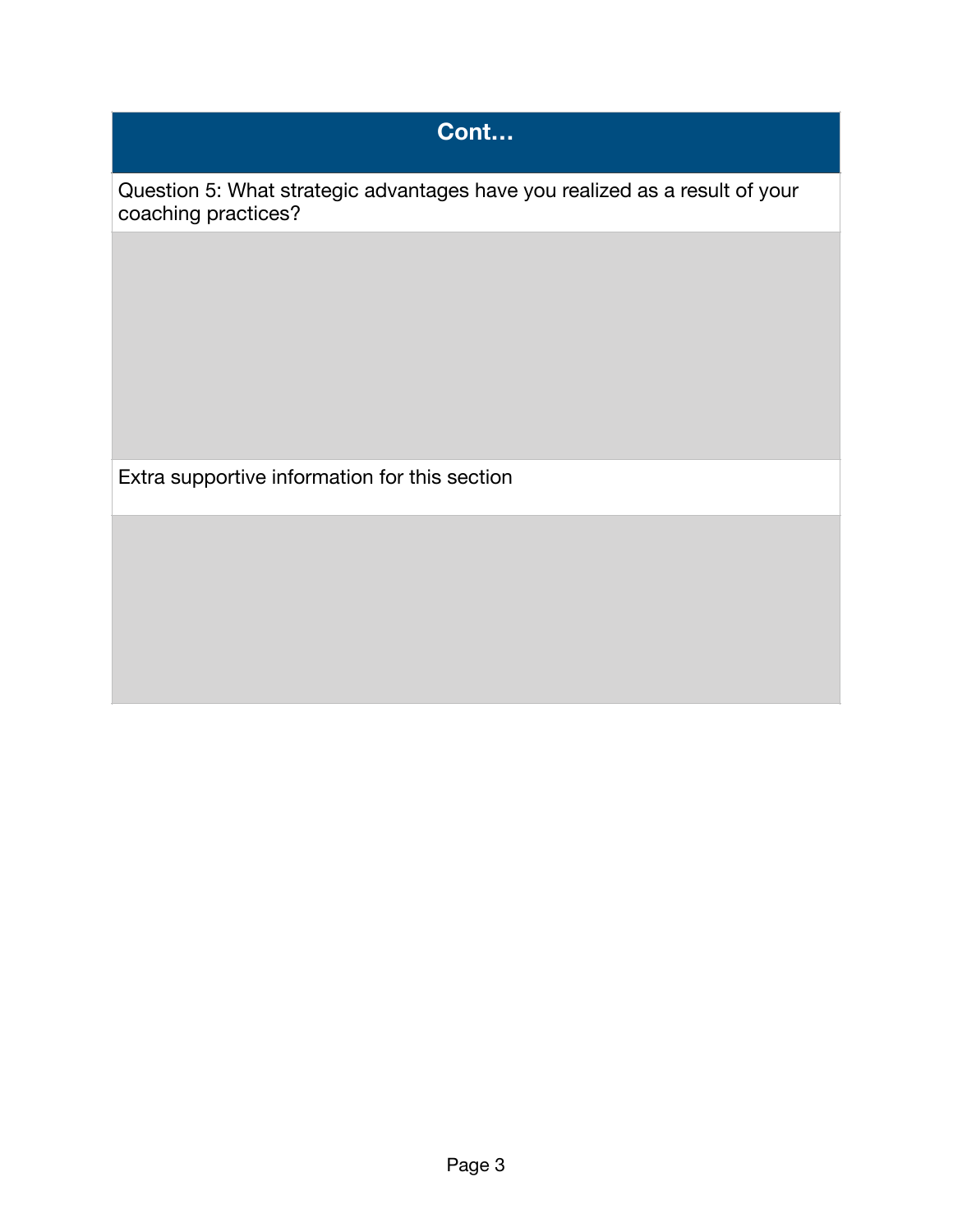# **PROGRAM DESIGN 20%**

How does your organization manage the coaching process?

Weight 20%

Question 6: What are the policies and standards regarding the process of coaching engagements (e.g., length of engagements, confidentiality, transparency of coaching goals, the role of HR/TM/ Managers, use of development plans, etc.)?

Question 7: How does the organization determine whether to engage an internal or external coach?

Question 8: What are the practices and procedures for identifying internal coaches, if applicable, and what is the process of developing them to be coaches?

Question 9a: What are the practices and procedures for identifying and engaging external coaches?

9b: By what criteria does your organization identify coaches who are selected to coach in your organization; e.g., certifications – please name them; experience; referral...)?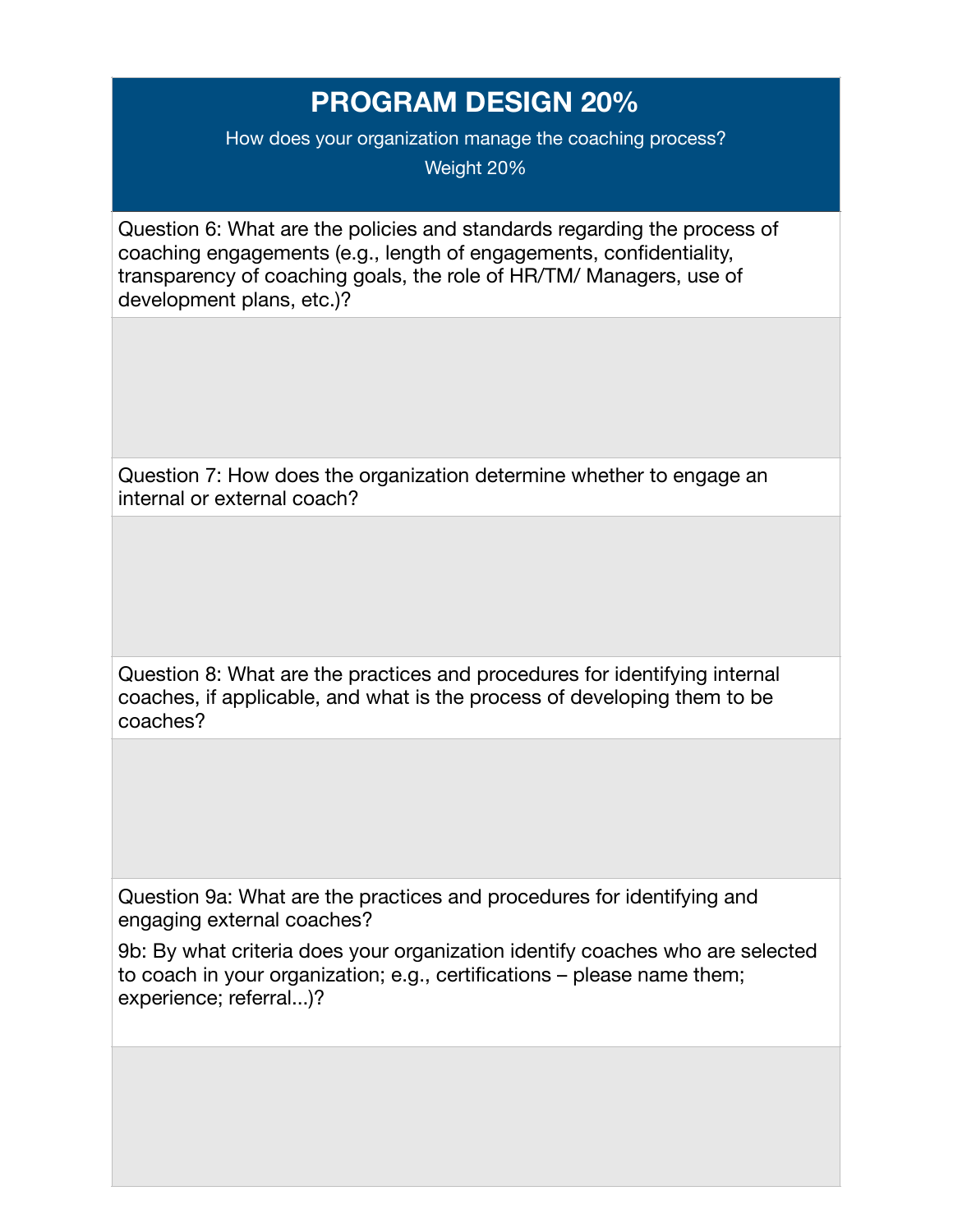Question 10a: How does your organization ensure the relevance of goals selected for a coaching engagement? 10b: Does your supervising leader and HR partner, conduct coaching around key goals linked to business priorities?

Question 11: Once your organization has goals identified at the beginning of the coaching process, how does your organization evaluate coaching readinessQuestion 11: Once your organization has goals identified at the beginning of the coaching process, how does your organization evaluate coaching readiness?

Question 12: What practices and procedures are in place to ensure managers are effective in coaching others?

Question 13: Does your organization use any or all of: ROI, self and other reported progress against a specific goal, self reported progress, pre and post testing using a validated 360-degree survey to measure progress toward key goals, and other measures of business impact?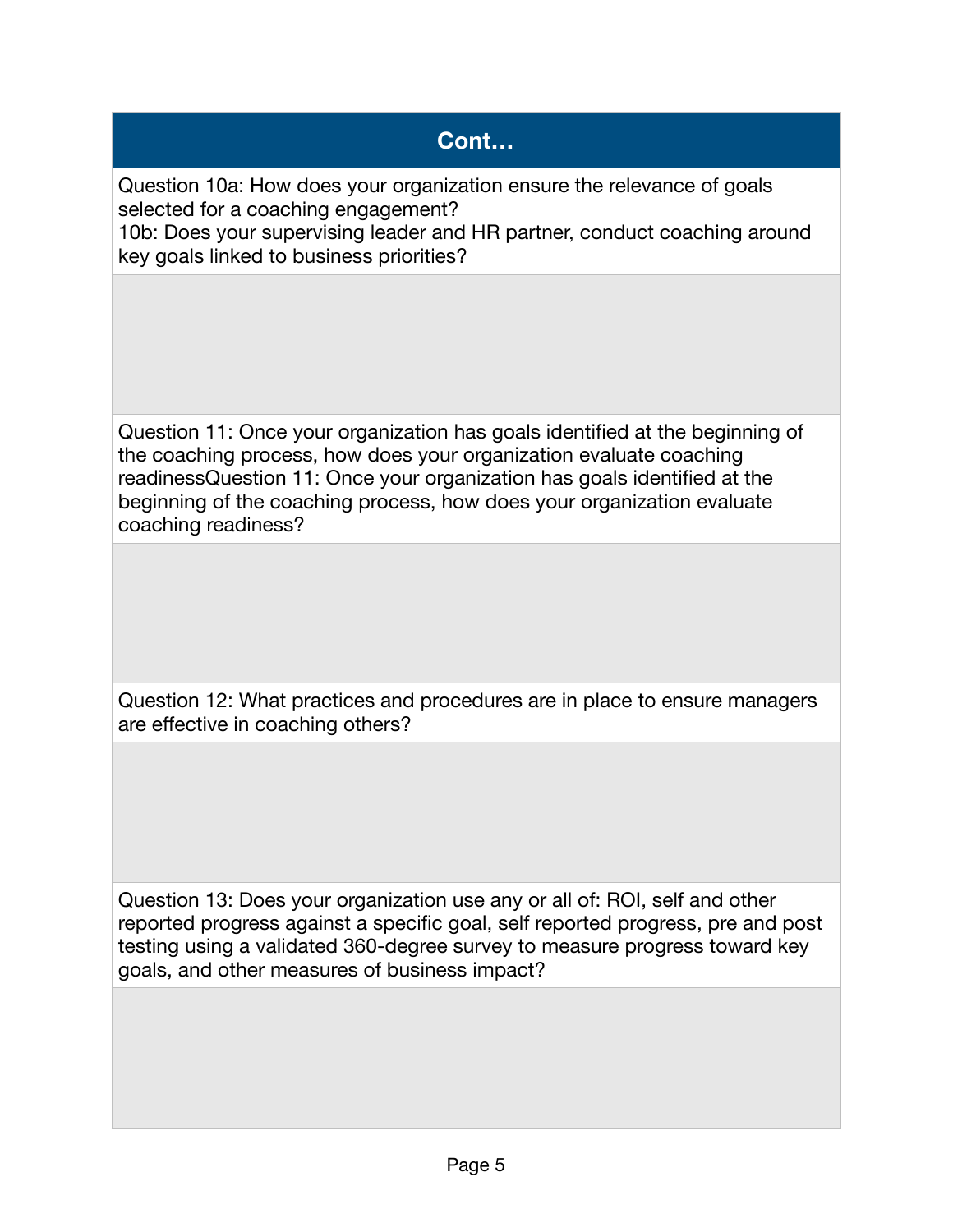Question 13a: Focusing on what you described in Section 1, describe the actual programs you implemented. When answering this question, be sure to mention any policies, organizational structural changes, use of tools, facilitation, communication, and so for that launched and supported your efforts.

Question 13b: What has been the impact of working with your internal stakeholders in implementing and supporting the programs you described in Section 1. When asnwering this question, we would love to hear about your lessons learned and insights in terms of how you might have done things differently looking back on your experiences.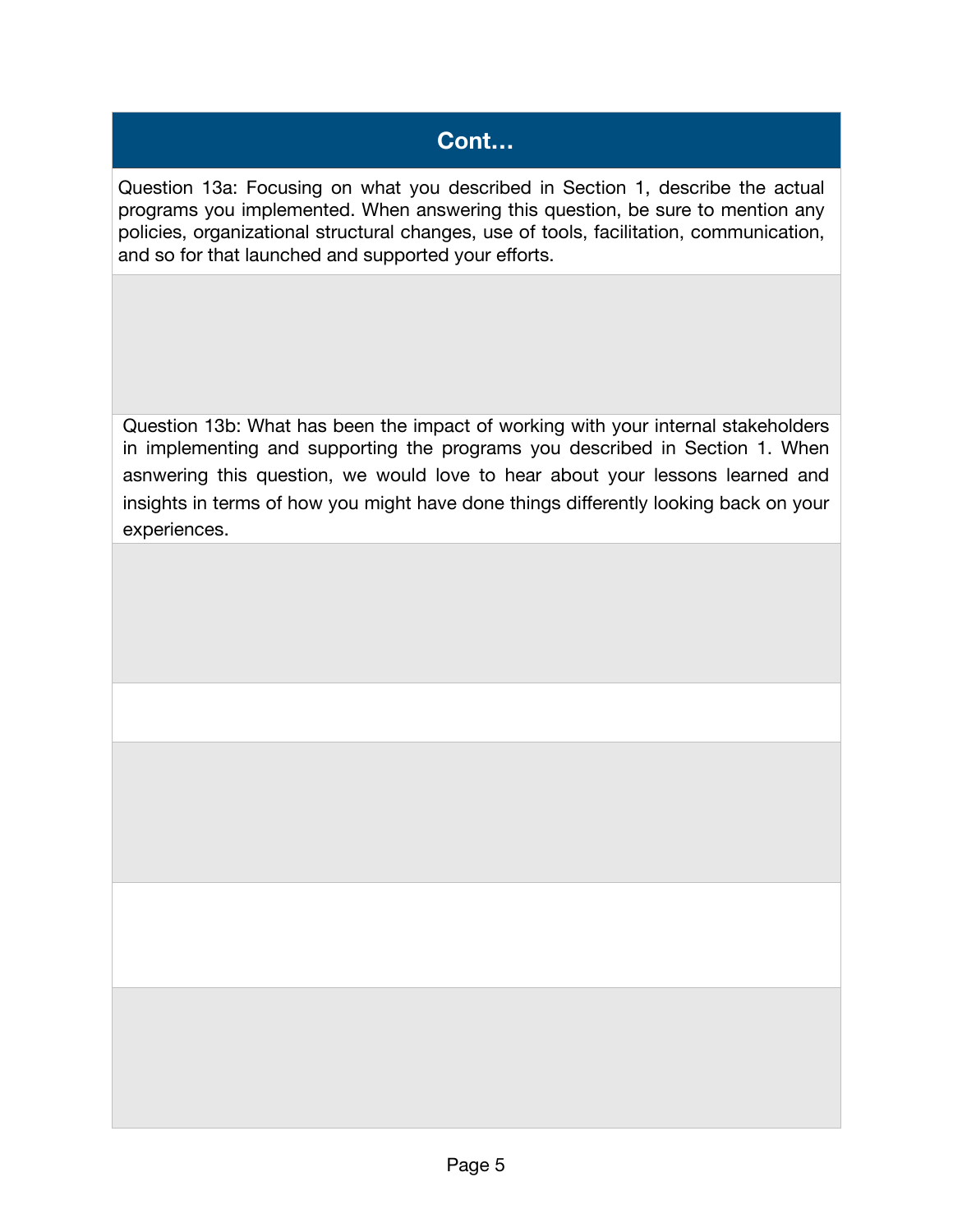# **RESEARCH & MEASUREMENTS 20%**

How do you monitor progress on an ongoing basis and learn from your experience?

Weight 15%

Question 14: In what ways does your organization ensure adherence to your coaching standards, practices, and procedures?

Question 15: What quantitative (e.g., cost, revenue) and qualitative (e.g., recruitment, retention, leadership pipeline, etc.) evidence do you have that demonstrates the impact of your organization's coaching engagements?

Question 16: Demonstrate that you capture, monitor, and report to key leaders, metrics and progress in achieving identified expectations of stakeholders.

Question 17: Can your organization identify how much (\$ or %) of your budgets are set aside for leadership coaching? If so, how much of your budget is set aside for all coaching?

Question 18: How does your organization design research projects and share your learning with others? (e.g. conferences, journals, webinars, etc.)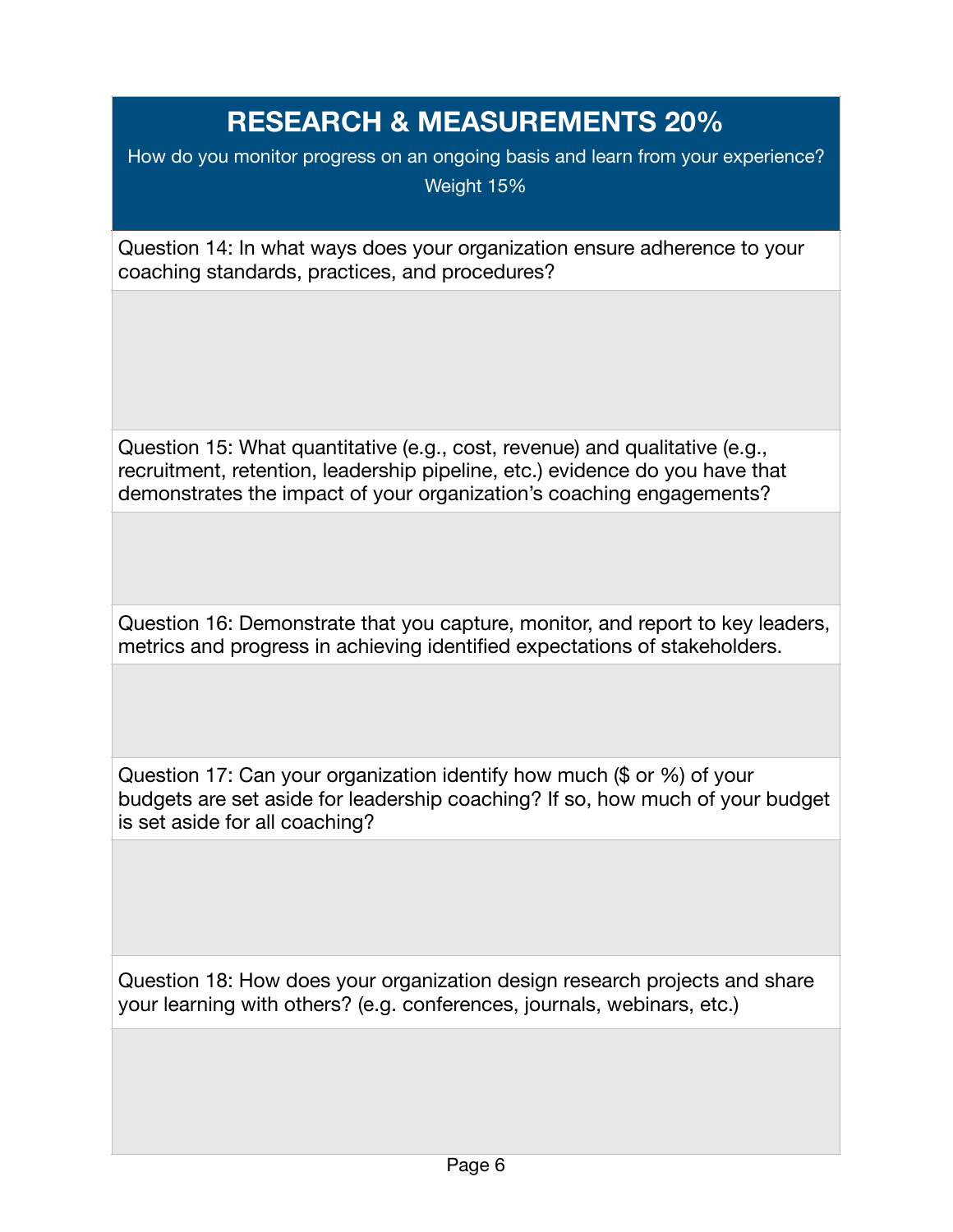# **SUSTAINABILITY 20%**

How do you benchmark yourself against others and continuously improve?

Weight 20%

Question 19: How do you create benchmark data, that compares your organization to other leaders in your sector/industry regarding coaching?

Question 20: How are your benchmarks communicated to employees and those requesting benchmark information?

Question 21: How does your organization use its benchmarks to improve leadership through coaching within the organization?

Question 22: How will you continue to evolve your coaching strategy to meet your organization's challenges?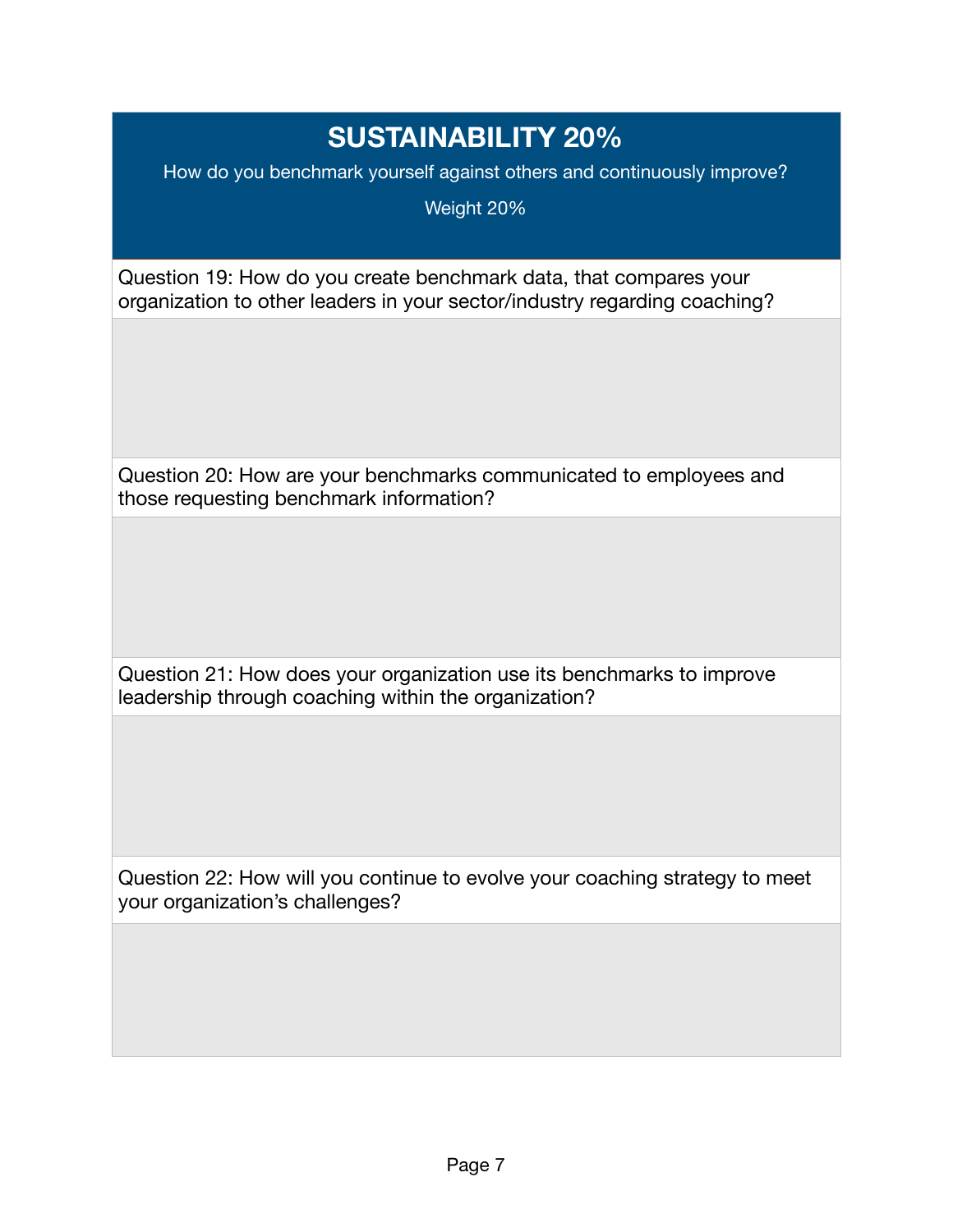Question 23: In what ways does your organization plan to improve and enhance your coaching practices and procedures going forward?

Question 24: Provide examples of innovative or creative approaches to furthering the development of coaching talent and providing coaching to the workforce.

extra supportive information for this section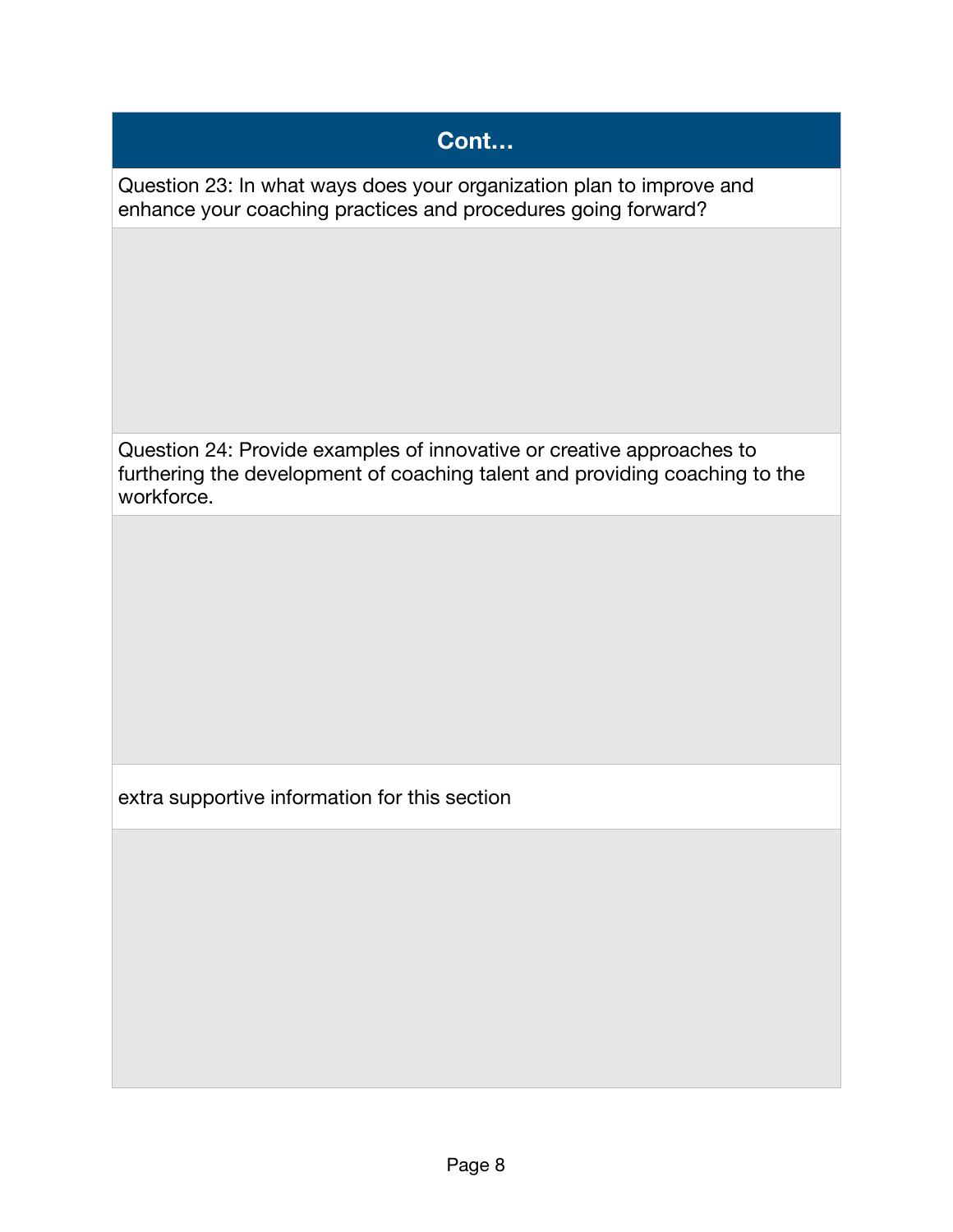# **INCLUSION 20%**

How does the organization determine who is selected to receive coaching? Weight 15%

Question 25: Which levels of employees are eligible and receive coaching?

Question 26: a: Number of employees?

b: In the past two years, what percentage and which levels of employees have participated in a formal coaching engagement with an external coach?

b: With an internal coach?

Question 27: In the past two years, how many and what percentage of your organization's C-level employees have participated in a formal coaching engagement?

Question 28: How do you demonstrate consistent, unbiased Inclusion criteria for employees who are offered coaching?

Question 29: What are your organization-wide and site-specific statistics for numbers and percentages of those who are offered and those who have accepted coaching from various groups, (e.g. people with disabilities, veterans, and other diverse groups).